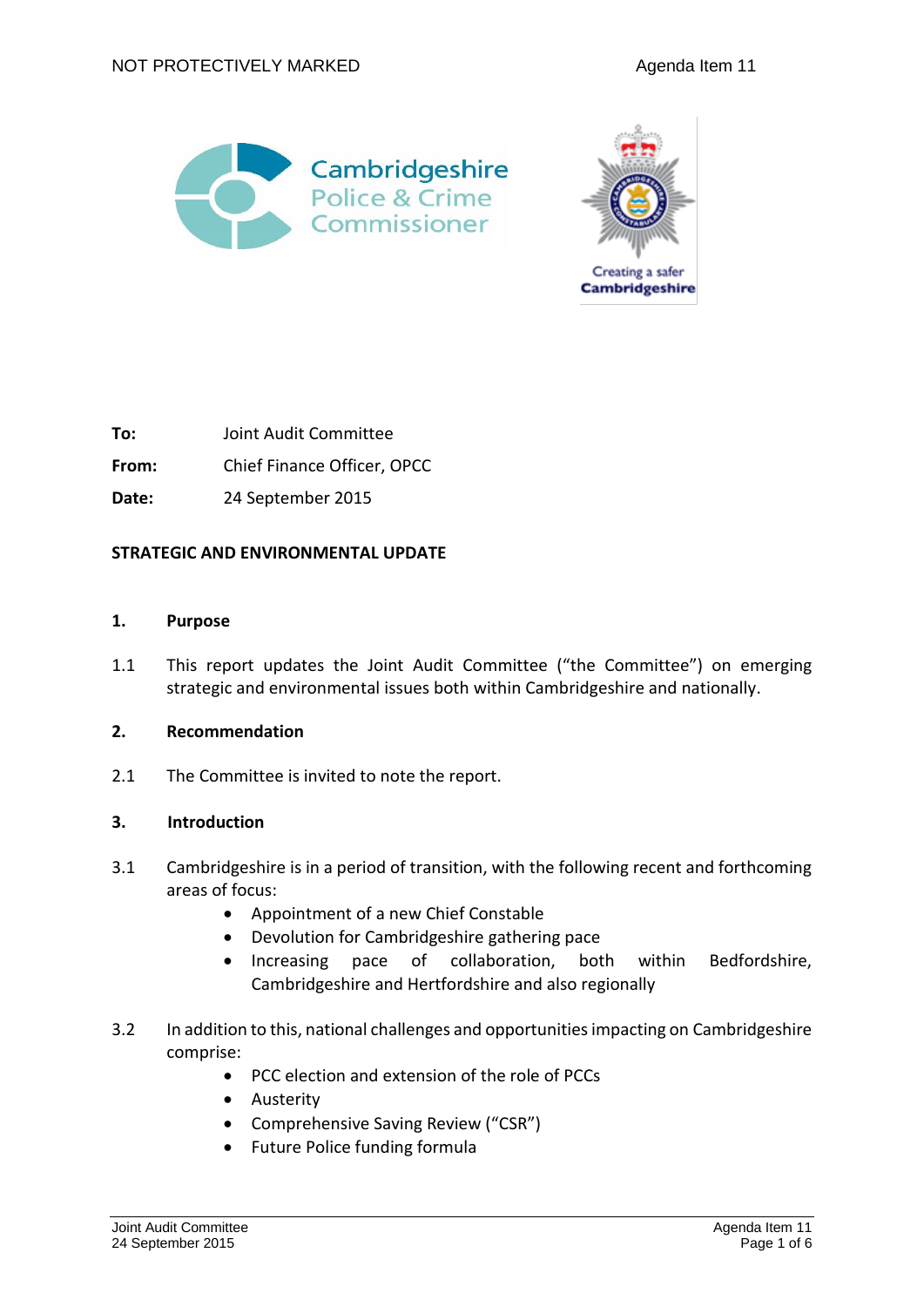3.3 This paper provides a briefing and commentary on the above issues.

### **4. New Chief Constable**

- 4.1 Following the announcement on 16 June 2015 that Simon Parr, then Chief Constable of Cambridgeshire Constabulary, was to retire the Commissioner has completed a recruitment exercise for the appointment of a new Chief Constable.
- 4.2 The Commissioner led a fair and open selection and assessment process. The Commissioner, the Deputy Commissioner and the Monitoring Officer were fully engaged with the process, with technical and expert support throughout from the College of Policing.
- 4.3 The Commissioner's recruitment process adhered to the legislative requirements under Schedule 8 to the Police Reform and Social Responsibility Act 2011 ("the Act"), and the Home Office Circular 20/2012 (as amended) ("the Circular"). The process was developed in accordance with the College of Policing's 'Guidance for the Appointment of Chief Officers', November 2012 ("the Guidance"), and the College of Policing's 'Toolkit for the Selection of Chief Officers', April 2015 ("the Toolkit"). The use of the Guidance and Toolkit is discretionary. In accordance with the Guidance and the Circular, the Commissioner actively involved an Independent Panel member in the recruitment process. The Independent Member, Carolyn Dhanraj MBE, produced a report of the assessment process.
- 4.4 The candidate, Alec Wood, met the selection criteria. The selection process consisted of personality profiling, the taking up of references, and an assessment panel comprising a presentation by the candidate and a competency-based interview.
- 4.5 The outcome of the assessment process was that the Assessment Panel unanimously recommended that Alec Wood was the candidate the Commissioner notified to the Panel as the person he proposed to appoint as the Chief Constable of Cambridgeshire Constabulary. Alec Wood proved himself to be well qualified and experienced for the role of Chief Constable, whose drive will be key to meeting the challenges the future brings for policing in Cambridgeshire.
- 4.6 Alec Wood was confirmed in post as the new Chief Constable at the Police and Crime Panel's confirmation hearing on 16 September 2015.

### **5. Devolution for Cambridgeshire**

5.1 Cambridgeshire is in discussion with Government on devolving more powers locally as well as exploring how the area could benefit financially and join up social care, health and public safety across authorities. Cambridgeshire's growth brings challenges. The county needs to provide the transport as well as the housing supply to make the housing market function better, and open up opportunities for those living in the more rural areas particularly to the north of the county. Public services infrastructure – schools, hospitals, community safety and other services – needs to be provided for a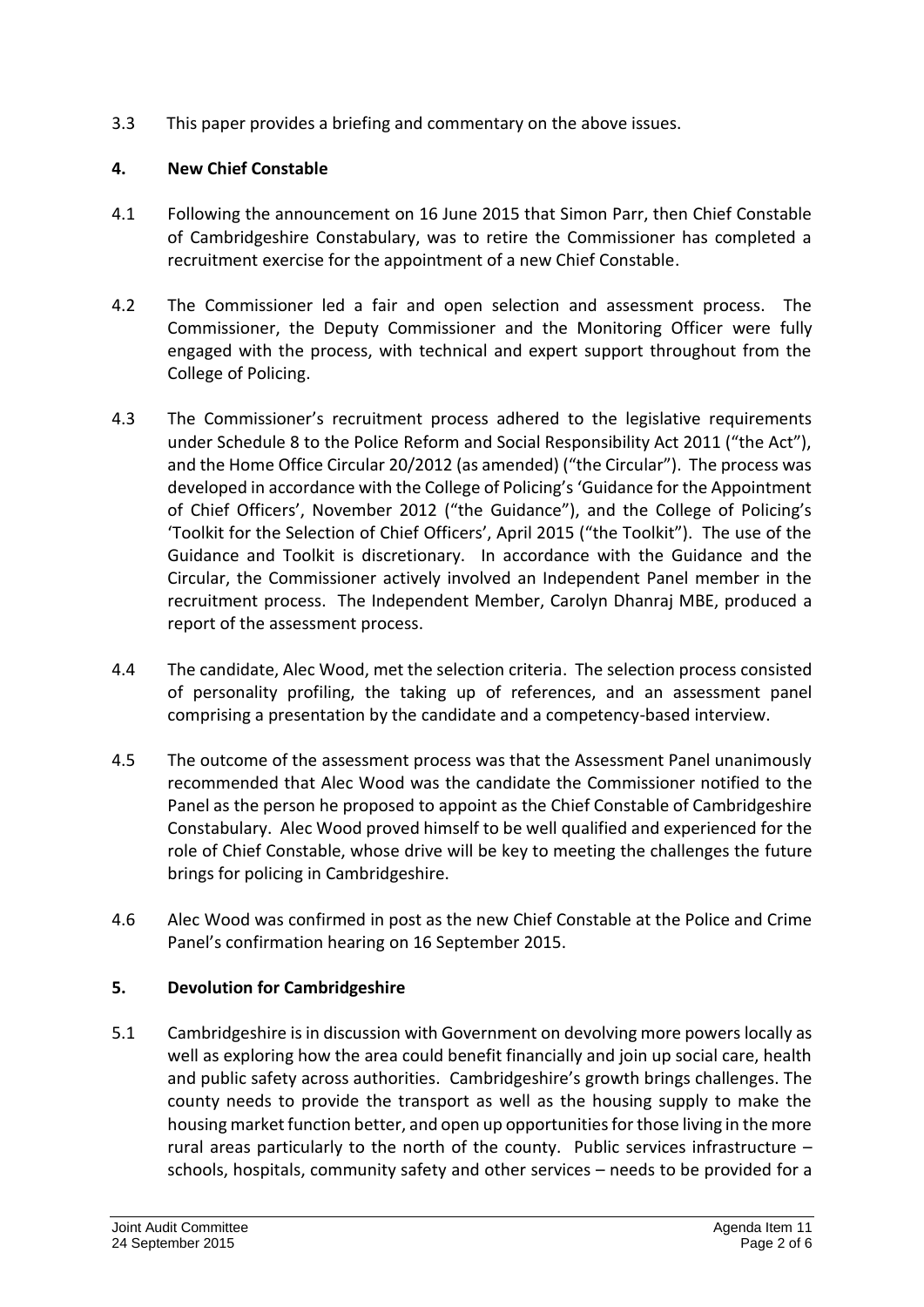rapidly growing population, and the county needs to make sure that the pattern of development preserves what makes the area so attractive to business and people.

- 5.2 Devolution will allow Cambridgeshire to deliver planned growth and more, and to be better able to manage the consequences of growth ourselves, reducing the call on the Exchequer. Freedoms on planning, development and housing will allow the delivery of higher growth, and speed up delivery of new housing. Certainty over budgets and greater fiscal freedom will allow better planning to build the infrastructure. Sharpened governance, closer working with business and clearer accountability will help strengthen local support for, and ownership of, plans for growth. Devolution should extend also to public services, and in particular health and social care, and public safety.
- 5.3 Devolution will enable Cambridgeshire to achieve more with less ensuring the increasingly complex needs of Cambridgeshire's growing population are met using a shrinking public sector budget.
- 5.4 The Chief Executive of the PCC is leading Cambridgeshire's community safety devolution offering; the Chief Finance Officer of the PCC is in discussion with other CFOs on fiscal devolution and dealing with public assets in a more joined-up way, building on the work already in train with the Making Assets Count initiative.

# **6. Collaboration**

- 6.1 In order to increase Cambridgeshire's operational resilience and achieve the necessary savings targets, working with local forces and local authorities is the obvious way forward. Local people benefit from an improved, more effective and efficient service, while the savings generated help to protect local services. Bedfordshire, Cambridgeshire and Hertfordshire (BCH) are in a Strategic Alliance which is focusing on collaboration as an effective way of protecting frontline policing while helping to meet a predicted funding shortfall of £62m across BCH between now and 2019/20.
- 6.2 Collaboration is delivering a significant contribution to the overall goal of the three forces to scale back office costs by up to £20m each year. The Strategic Alliance enables the three forces to develop plans to collaborate on a range of operational support and organisational support functions. The three are already collaborating on a number areas including Armed Policing, Procurement, Professional Standards Department and Roads Policing. The alliance recently announced plans to progress with the collaboration of Human Resources and Learning and Development as well as Firearms and Explosives Licensing and Public Contact.
- 6.3 As well as the tri-force collaboration initiative, early phases of extending the range and pace of new regional collaboration are being explored. Plans will be progressed at the forthcoming Regional meeting in late October 2015.

# **7. National challenges and horizon scanning**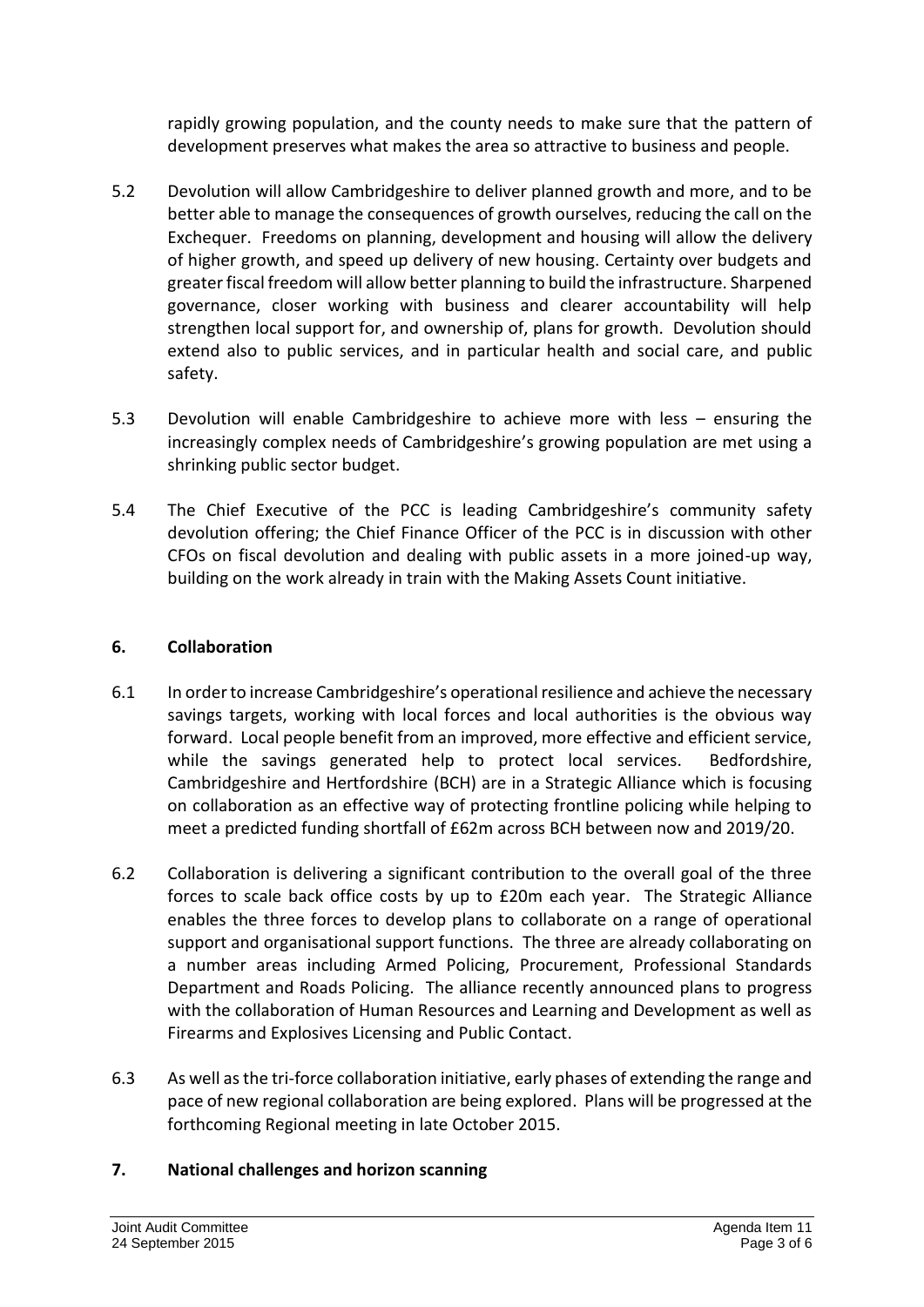- 7.1 The PCC's office maintains a careful, proactive and prompt review of new Government policy as it emerges and punches above its weight in influencing new policies and initiatives. The emerging devolution offering (section 5) and the response to the proposed police funding formula consultation (discussed in section 9 below) are two recent examples. Another example is the consultation on the merger of other emergency services under the PCC role that was announced in mid-September 2015; Cambridgeshire PCC has already been in dialogue with the Fire Authority over the potential for blue light collaboration for several months.
- 7.2 The Cambridgeshire team remain well-placed to have early sight of and input into emerging issues in the policing arena:
	- The Chief Executive is Vice Chair of the Association of Policing & Crime Chief Executives (APACE) and sits on the Home Office Board for collaboration
	- The Constabulary CFO is on the Home Office's national finance coordination committee and is their representative on the HMIC Reference Group
	- The PCC CFO is a regular contributor to the Police and Crime Commissioners' Treasurers' Society (PACCTS)

# **8. PCC election and proposals to extend the role of PCCs**

- 8.1 The election of the Police and Crime Commissioner is planned to take place in May 2016. Six days elapse between the date of the PCC election and the actual transition of power to the elected Commissioner.
- 8.2 The Government is considering extending the role of PCCs to strengthen their role in ensuring an efficient and effective Criminal Justice System. In mid-September 2015 it also announced proposals for merging emergency services under the PCC role.
- 8.3 The PCC's office is well-versed in managing transition, with three of the existing Senior Management Team having led the transition from the Police Authority to the PCC in November 2012. The office also led the transition to victims' services being delivered by the Victims' Hub. Plans will be developed to ensure necessary preparations for the next Police and Crime Commissioner elections and any further transfer of responsibilities to PCCs.
- 8.4 Transparency and accountability processes are well bedded-in, for example the performance framework, financial regulations, decision making and the operation of the audit committee. Continuing to balance the Medium Term Financial Plan and achieve the required savings as a result of the forthcoming Comprehensive Spending Review is a key responsibility of the Commissioner, supported by the Chief Finance Officers of the PCC and Constabulary. Continuing to build upon strong and effective relationships with local partners and ensuring responsiveness to public and community concerns will remain a priority.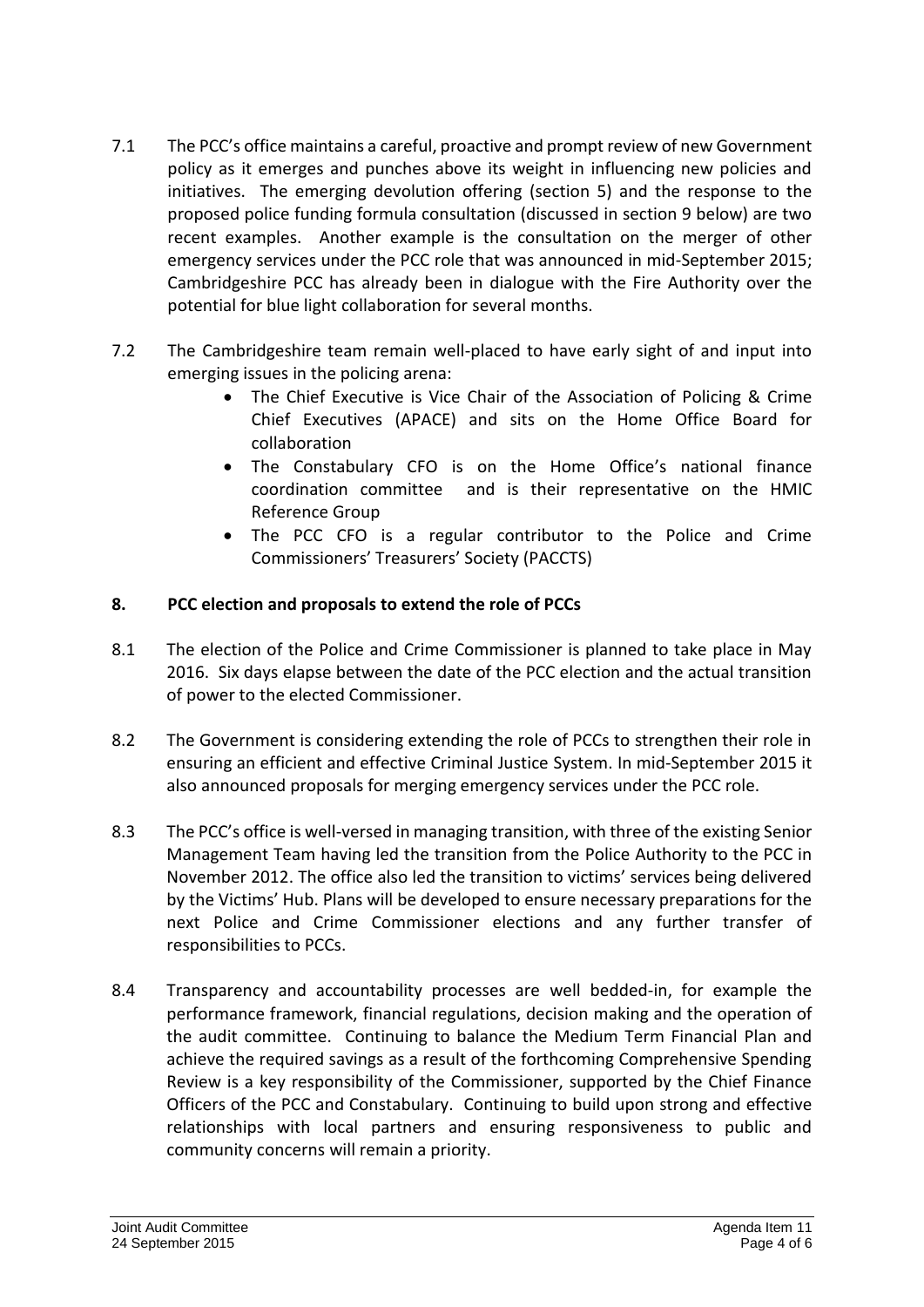8.5 A new Police and Crime Plan will be due by March 2017. The plan is a public document that articulates the PCCs' priorities and sets out their objectives for the policing of the force area; crime and disorder reduction in the force area and discharging the police force's national and international functions. The plan sets out the commitments to which the PCC is held to account by the public and the Police and Crime Panel.

### **9. Austerity, Comprehensive Spending Review and Future Funding Formula**

- 9.1 The Comprehensive Spending Review 2015 was launched in July 2015 in the paper 'Spending Review 2015 – a country that lives within its means', to identify the further savings required to eliminate the deficit by 2019/20. The Summer Budget 2015 set out savings from welfare and from addressing avoidance, evasion and imbalances in the tax system. Together, this will deliver around half of the consolidation needed to eliminate the deficit. Government departments have therefore been asked to draw up plans to help to deliver the remaining £20 billion of consolidation required overall, over the next 4 years. The Spending Review will prioritise investment in the NHS and in our national security; non-protected departments have been asked to model savings 25% and 40%.
- 9.2 Cambridgeshire Constabulary and PCC have already achieved £13.3m of savings in the years 2013/14 to 2015/16. As a result of the spending review, £19.3m of savings are likely to need to be found in the years to 2019/20 and the Deputy Police and Crime Commissioner and the Chief Finance Officers of the PCC and Constabulary are working together to identify these further savings, recognising that they cannot be achieved through collaboration alone.
- 9.3 In July 2015 the Home Office issued its consultation on reform of police funding arrangements in England and Wales, with a view of replacing the current opaque and out-of-date police funding formula with a new simplified formula. The PCC CFO and Strategic Accountant performed detailed analysis of the implications of the new formula for Cambridgeshire, and the PCC CFO gained further information from meetings with the Home Office's statistical team and PACCTS. Whilst the proposals could mean considerable additional funding for Cambridgeshire, non-crime data has not been included in the Home Office's proposed formula. The PCC CFO and Constabulary CFO have issued a joint response to the consultation that is broadly positive but highlights the concerns with the formula as it currently stands.

#### **10. Recommendations**

10.1 The Committee is invited to note the report.

#### **BIBLIOGRAPHY**

| <b>Source documents</b> | Police Reform and Social Responsibility Act 2011 |
|-------------------------|--------------------------------------------------|
|                         | The Police Regulations 2003                      |